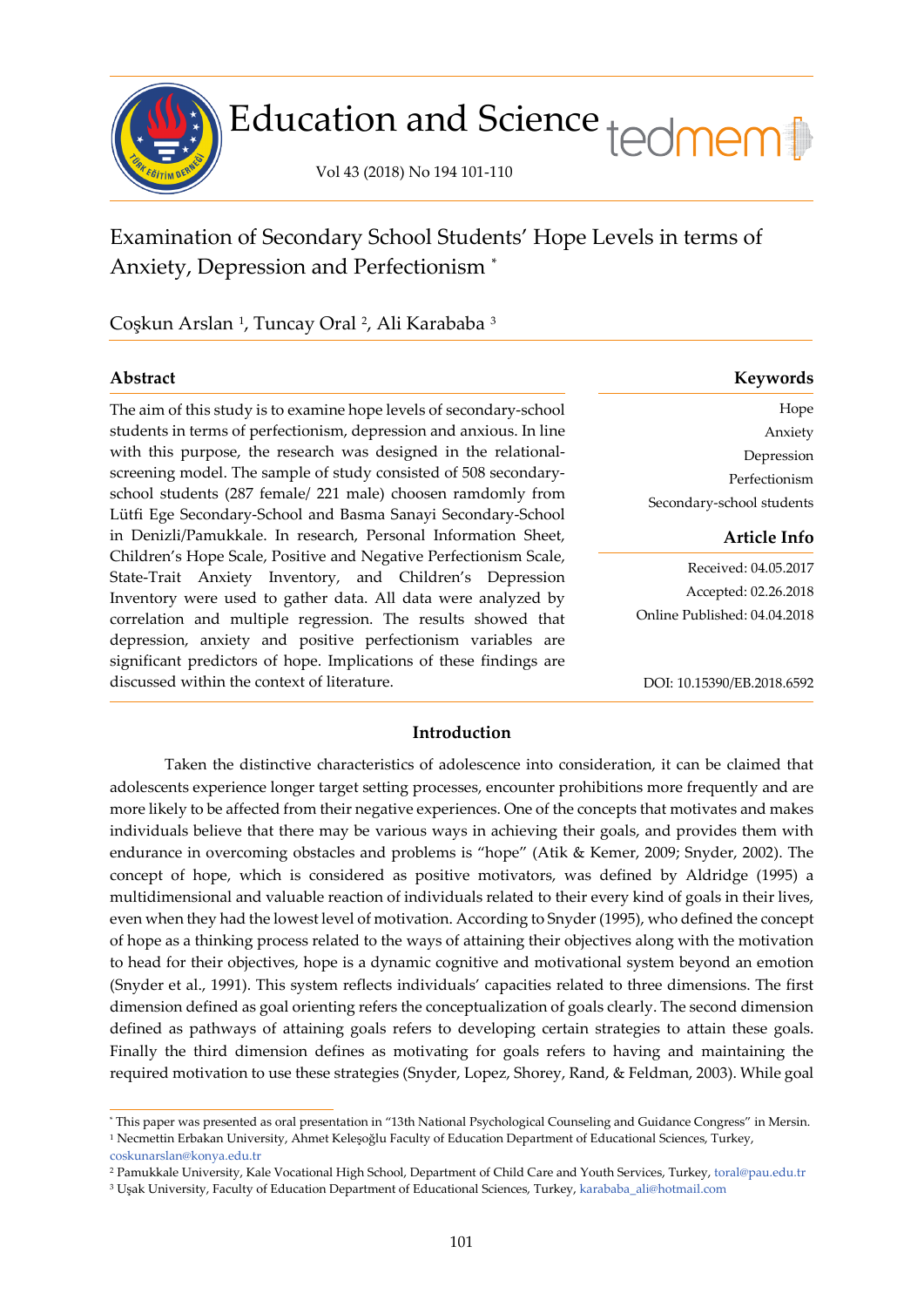theory mostly focuses on the goal based on positive psychological structures such as self-efficacy and optimism and the process of solution ways; the hope theory developed by Snyder (2002) equally focuses on all goal-oriented elements (Snyder et al., 2003). According to hope theory, a goal can be a life-long chase of what individuals want to experience, create, obtain, do or be; or can be something very ordinary (Snyder et al., 1996).

Individuals with high levels of hope are more likely to develop various solutions when they face obstacles, especially when the goals are important, compared to the individuals with lower levels of hope. Individuals with high levels of hope believe that they can find many ways to attain their goals, and can produce more alternative strategies (Snyder et al., 1991). Additionally, these individuals are affected positively from the role models in their environment in learning the different solutions (Snyder et al., 1997). Although motivation and pathways of attaining goals are related to each other, these are not synonyms, and whatever the cognitive tendency is, the strategies developed in the process of attaining goals cannot be used in attaining goals without the required motivation (Snyder et al., 1991). Goal-oriented thinking provides individuals with a cognitive acceleration as "I can do" in the process of attaining goals (Snyder et al., 2002). Even if the conditions change or the obstacles cannot be removed, individuals with high levels of hope that is affected from goal-oriented motivational cognitions are more courageous in testing different pathways (Snyder et al., 1997).

Considering the literature, it has been seen that personality trait has a predictive feature at level of hope among pre-adolescents (Otis, Huebner, & Hills, 2016). One of the personality traits that are expected to play a role in hope is perfectionism. The concept of perfectionism as a personality features was studied with a single-dimensional and negative perspective in the first studies in the related literature (Burns, 1980; Garner, Olmstead, & Polivy, 1983), it is interesting that more recent studies conceptualize it with both negative and positive dimensions (Frost, Marten, Lahart, & Rosenblate, 1990; Slaney, Rice, Mobley, Trippi, & Ashby, 2001). Frost et al. (1990) conceptualized perfectionism in six dimensions: High personal standards, excessive attention to errors, high parental expectation, extreme parental criticism, suspicious behaviour and order. While high personal standards and order reflect adaptive perfectionism; the other four dimensions define maladaptive perfectionism. Slaney et al. (2001) claim that characteristics, such as setting high performance goals, being tidy and meticulous have an important place in the concept of perfectionism. According to Slaney et al. (2001) high performance standards and being tidy are the positive aspects of perfectionism, while the negative aspects are the conflictions between personal standards and performance. Individuals with positive perfectionist personality features are defined as individuals who present functional behaviours, such as having high self-respect, setting realistic goals, being motivated with positive reinforcement, paying high effort but not changing the standards in case of failure. Individuals with negative perfectionist personality features are defined as individuals who are motivated with the anxiety of making mistakes and avoid the sense of shame. As a result of failing attaining the unrealistic goals, individuals with negative perfectionist features may experience negative feelings, such as incompetency, anxiety, and depression (Enns, Cox, & Clara, 2002; Rice & Preusser, 2002).

Adeolescence is a process in which ups and downs of emotions and intensities of emotions occur severely (Steinberg, 2005). In this stressful period, emotion states can play a role at level of hope (Kimhi, Eshel, & Shadar, 2013). Accordingly, it is predicted that emotion states of depression and anxiety may play a predictor role at level of hope among pre-adolescents. Depression is an affective disorder, in which individuals feel pessimistic about the future and regrets about the past, don't have life energy, change their activity levels, avoid their desire, feel sadness, loneliness, insomnia and loss of appetite and sometimes attempt suicide with the desire to die (Adıyaman, 2010; Beck & Alford, 2009). Depression is the most common psychiatric problem among individuals, and present itself with some affective, mental, behavioural and physical symptoms, and its prevalence increases during transition from childhood to adolescence. Among the reasons of adolescence depression, which is more common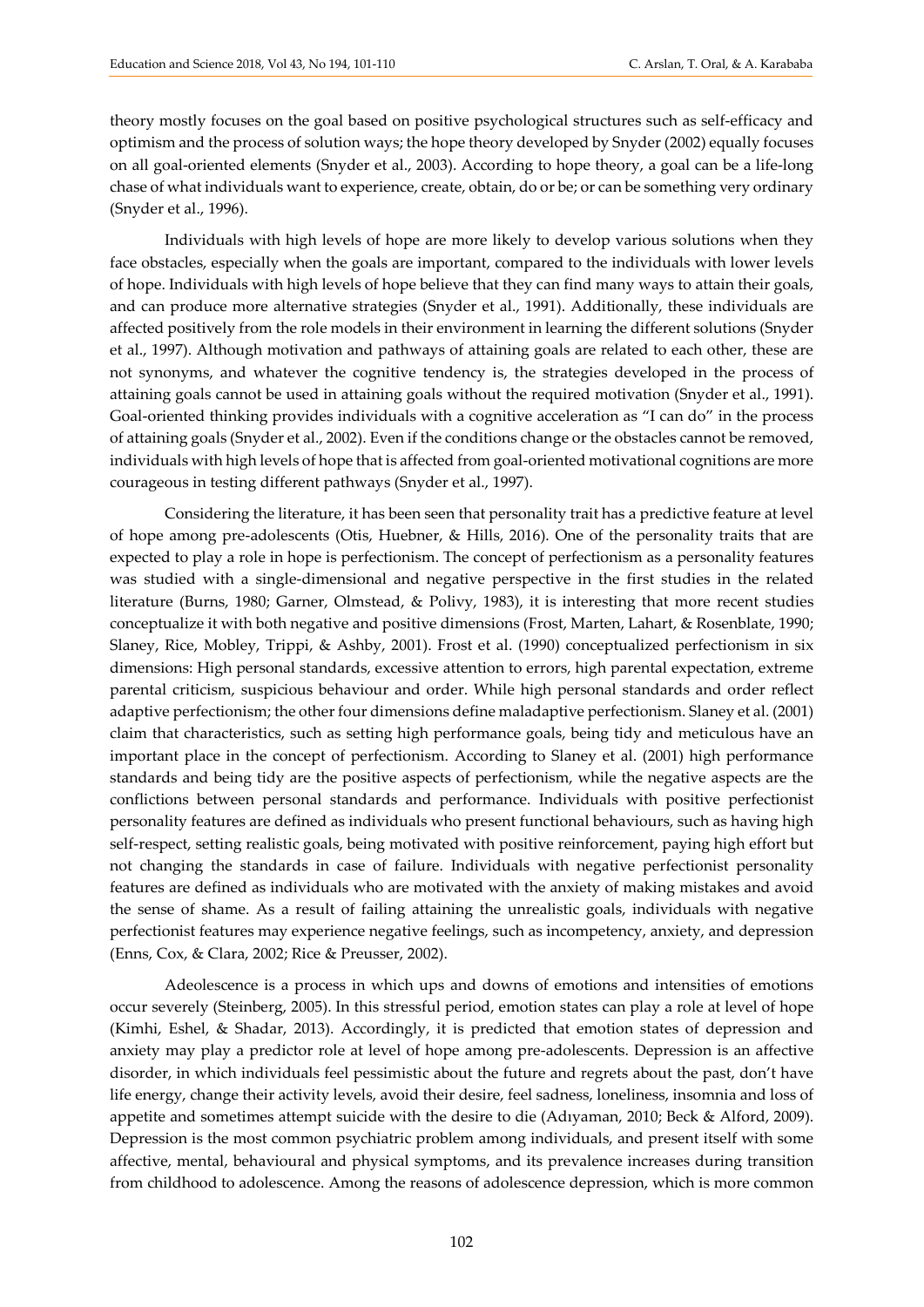among male than female, are rejection from the opposite sex, exclusion from friend groups, in-family problems, identity seek, failure at school, humiliation in the classroom, low self-esteem, and failing to adapt with the changes coming along with adolescence (Aydın, 2005; Emiroğlu, Murat, & Bindak, 2011; Hoffman, Baldwin, & Cerbona, 2003; Kulaksızoğlu, 2004). Additionally, the thoughts created by individuals without any real reason like "nobody loves me", "I will never be successful", "I am very ugly" can be enough for them to experience this affective disorder (Aydın, 2005). Factors, such as having cognitive skills, strong verbal and communication skills, positive self, conscience, good temper, social support, role models (family, friends, school, religion, etc.), and commitment can make individuals stronger against depression (Monasterio, 2002; as cited in Taşğın & Çetin, 2006, pp. 90-91).

Anxiety refers to arousal that presents itself with physical, affective and cognitive differences, in case of a non-objective danger felt by the individual (Spielberger, Gorsuch, & Lushene, 1970). As a multi-dimensional mood state, anxiety can present itself with physiological symptoms, such as tension of muscle, increase in heart beat rate and sweating, and includes active or passive avoiding behaviours. Additionally, anxiety state, which can be affected from the subjective feelings for a danger, includes cognitive elements related to the nature of danger, possibility of danger, and the capacity of individual coping with the danger. The development of anxiety is affected from the biological and genetic factors, past learning and experiences, situational hints, and cognitive network of the individual (Çağlar, 1996). Spielberger (1966) reported two types of anxiety; state anxiety and trait anxiety. State anxiety, which can be based on a logical reason, is defined as the fear experienced in stressful and dangerous situation; on the other hand trait anxiety, which is a personality feature reflecting inter-personal differences, refers to the tendency to perceive and interpret most situations as stressful and to react to these. State anxiety is defined a normal-temporary anxiety that occurs in case of a dangerous situation. Trait anxiety, which is not directly related with dangerous situations, and is more internal, is the anxiety experienced when individuals feel that their self-values are threatened, and resulting from individuals' perceiving the situation they are in as stressful (Köknel, 1995).

The present study was conducted among secondary school students. Secondary school education is generally a process that takes place during pre-adolescence development period. In this period, individuals are faced with physiological, cognitive, socio-emotional and academic changes (Santrock, 2014). The effort to adapt these changes can also be considered as a challenge for individuals. The way in which these obstacles are overcome can also be seen as an indication of the level of endurance of the individual in the face the difficulties in the future. Therefore, in the face of the difficulties in this period, resilience, belief and motivation to achieve the goals behind the difficulties, in one sense individual's level of hope is important. The present study is important in terms of presenting the concept of hope, which is an important way of thinking that shapes many aspects of human life, with the related variables (positive-negative perfectionism, depression, anxiety) and offering insight for other studies on the concept of hope. In accordance with the information provided above, the purpose of the present research is investigating secondary school students' levels of hope in terms of their levels of perfectionism, depression and anxiety. In accordance with this purpose, the answers to the following questions are sought:

1. Are there significant correlations between hope and positive-negative perfectionism, depression and anxiety levels among secondary school students?

2. Do positive-negative perfectionism, depression and anxiety predict hope at a significant level among secondary school students?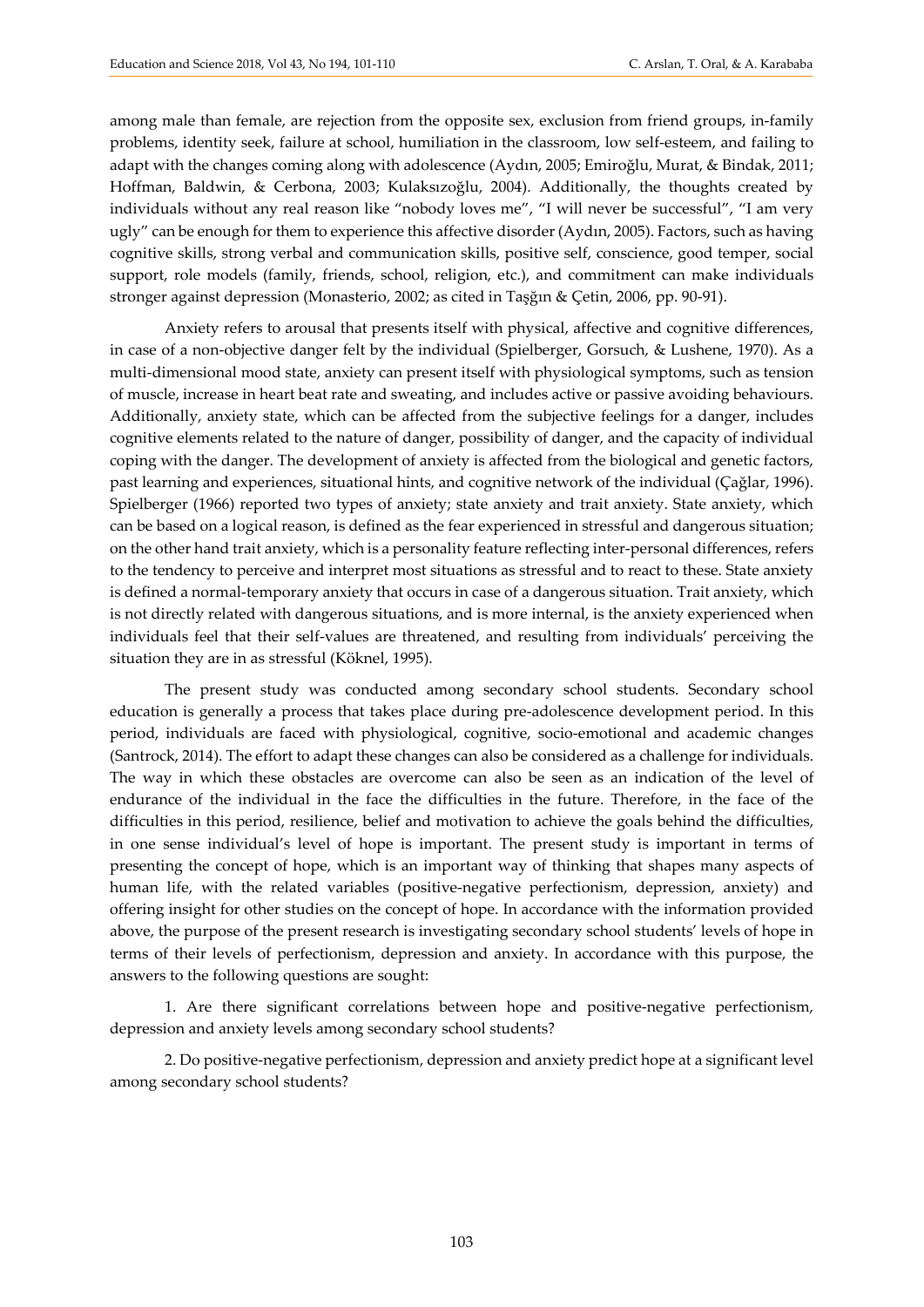#### **Method**

In order to investigate the roles of anxiety, depression and positive-negative perfectionism variables in predicting levels of hope among secondary school students, the present research adopted relational screening model.

#### *Study Group*

The universe of the present research consists of all secondary school students studying in the central districts of the province of Denizli. The sample of the study consists of 508 6<sup>th</sup> (33.3%), 7<sup>th</sup> (39.8%) and 8th (27%) secondary school students (287 female and 221 male) studying in Denizli/Pamukkale Lütfi Ege Secondary School and Basma Sanayi Secondary School and accepting to participate in the research voluntarily.

#### *Instruments*

#### *Children's Hope Scale*

Children's Hope Scale (CHS) developed by Snyder et al., (1997) and adapted to Turkish by Atik and Kemer (2009) was implemented in the study in order to collect data about student's perceptions of hope. The scale can be applied to all students, from the secondary school sixth grade students to the secondary school eighth grade students. This scale consisted of six items and was a one-dimensional scale. The scale was a 6-point likert type scale. The minimum score one could get from the scale was 6 and the maximum score was 36. Two sample items include "I am as good as the kids at the same age" and "I can think of many ways to get things that are very important to me in life". Cronbach's alpha internal consistency reliability coefficient was .74. And also test-retest correlation was .57 of the scale. This results indicates that the reliability of the test was sufficient (Atik & Kemer, 2009). In the analysis conducted with the data collected within the scope of this study, the Cronbach's Alpha internal consistency was determined to be .77.

#### *Trait Anxiety Inventory for Children*

Trait Anxiety Inventory for Children developed by Spielberger et al. (1970) and adapted to Turkish by Öner and Le Compte (1985) was implemented in the study in order to collect data about student's perceptions of anxiety. Trait Anxiety Inventory for Children consists of 20 items. Ratings are made on a four-point scale from Almost never (1) to Almost always (4). Two sample items include "I usually have no self-confidence" and "I usually get tired quickly". The range of possible score varies from a minimum score of 20 to a maximum score of 80. The higher scores show higher trait anxiety level. Corrected item-total correlations ranged .34 to .72. The adapted scale to Turkish, had KR-20 reliability coefficient between .83 and .87 and test-retest correlations between .71 and .86. The criterionrelated validity was found by the positive correlations with other anxiety scales ranging from .58 to .84 (Öner & Le Compte, 1985). In the analysis conducted with the data collected within the scope of this study, the Cronbach's Alpha internal consistency was determined to be .77.

#### *Children's Depression Inventory*

Children's Depression Inventory developed by Kovacs (1981) and adapted to Turkish by Öy (1991) was implemented in the study in order to collect data about student's perceptions of depression. The Children's Depression Inventory is a 27-items self-rated, symptom-oriented, a three-point Likert scale. It was found that the scores of the children who received the diagnosis of depression were higher than those who did not receive the diagnosis of depression for the scale. Two sample items include "I always/often/sometimes feel sad" and "Everything always/often/sometimes bores me". The range of possible score varies from a minimum score of 0 to a maximum score of 54. The higher scores show higher depression level. The adapted scale to Turkish, had test-retest reliability coefficient was .80. The criterion-related validity was found positive correlation .61 with another depression scale (Öy, 1991). In the analysis conducted with the data collected within the scope of this study, the Cronbach's Alpha internal consistency was determined to be .84.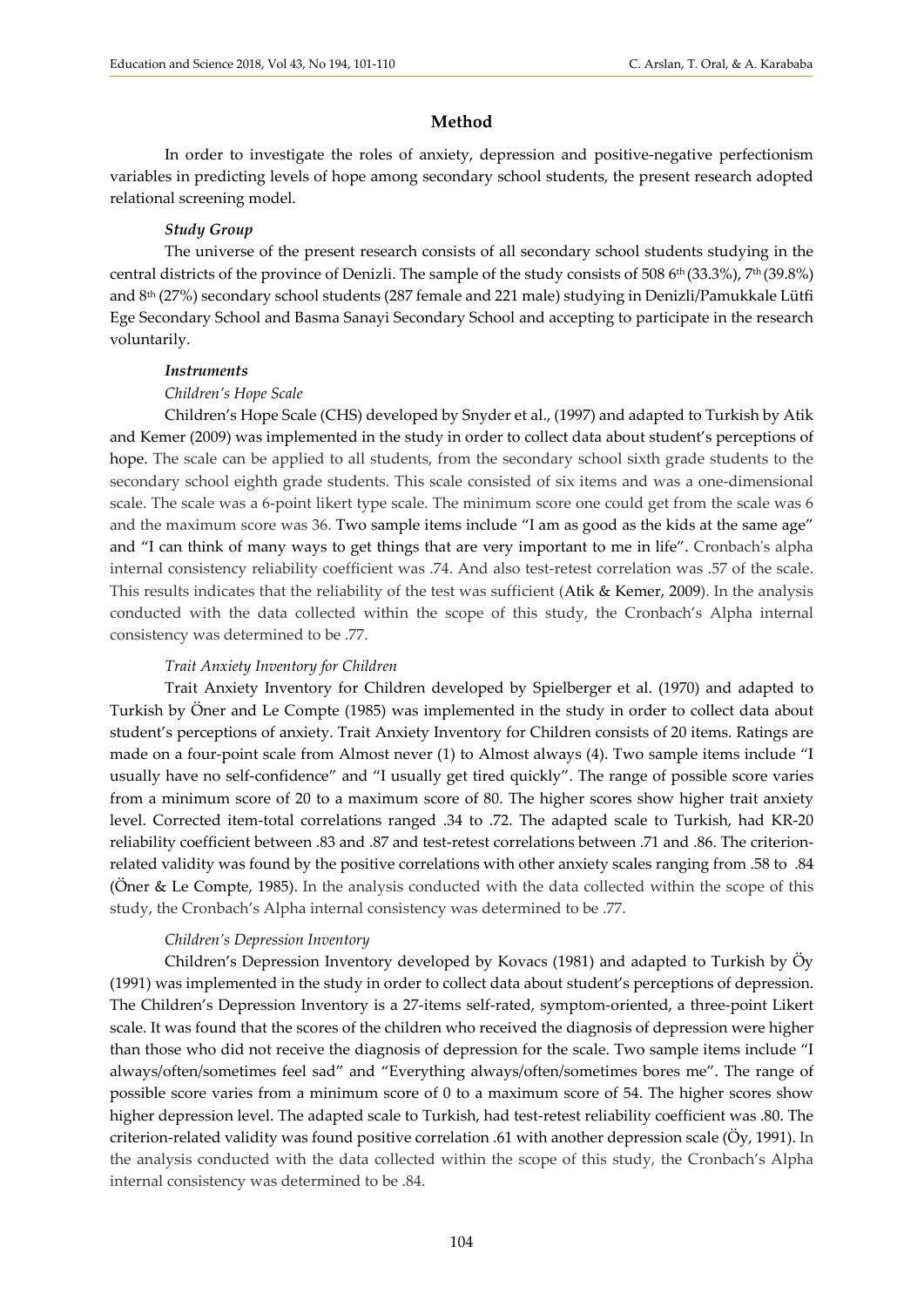#### *Positive and Negative Perfectionism Scale*

Positive and Negative Perfectionism Scale developed by Kırdök (2004) was implemented in the study in order to collect data about student's perceptions of positive and negative perfectionism. Positive and Negative Perfectionism Scale consists of 17 items. Ratings are made on a four-point scale. Two sample items include "I want to do everything on time" and "I care for the finest detail so that something is good". The range of possible score varies from a minimum score of 17 to a maximum score of 68. The higher scores show higher perfectionism level. Exploratory factor analysis was applied for factor analysis of the scale. As a result of the exploratory factor analysis, a structure of two subdimensions was found out. It was seen that two dimensions of the scale explain 37% of the total variance. Positive Perfectionism sub-dimension has .81; Negative Perfectionism sub-dimension has .78 Cronbach Alpha reliability coefficients. And also Positive Perfectionism sub-dimension has .75; Negative Perfectionism sub-dimension has .78 test-retest reliability coefficients (Kırdök, 2004). In the analysis conducted with the data collected within the scope of this study, the Cronbach's Alpha internal consistency was determined to be .87 for positive perfectionism; .83 for negative perfectionism.

#### *Data Analysis*

The data of the present research were collected from  $6<sup>th</sup>$ ,  $7<sup>th</sup>$  and  $8<sup>th</sup>$  grade students on voluntary basis in 2014-2015 school years. Before the procedures, the participants were informed about the purpose of the research, and how to answer data collection tools, and the procedures were implemented by the researcher in the classroom environment. Before the data collected from the data collection tools were analysed, they were checked and the forms with missing information were excluded. Data were analysed on SPSS 16.0 program. Pearson Correlation coefficient was used to test the correlation levels between hope and depression, anxiety and positive-negative perfectionism; and multiple regression analysis was used to test whether independent variables (depression, anxiety and positive-negative perfectionism) predict the dependant variable (hope).

#### **Results**

In this part of the research primarily, correlations among hope, anxiety, depression and positivenegative perfectionism are presented in Table 1. Subsequently, it is tested whether variables of anxiety, depression and positive-negative perfectionism predict hope. The results are given in Table 2.

| <b>Variables</b>            | 1        | 2        | 3       | 4      | 5      |  |  |  |  |
|-----------------------------|----------|----------|---------|--------|--------|--|--|--|--|
| 1.Hope                      |          |          |         |        |        |  |  |  |  |
| 2. Anxiety                  | $-.60**$ |          |         |        |        |  |  |  |  |
| 3.Depression                | $-.61**$ | $.69**$  | -       |        |        |  |  |  |  |
| 4. Negative Perfectionism   | $-.37**$ | $.66**$  | $.53**$ |        |        |  |  |  |  |
| 5. Positive Perfectionism   | $.59**$  | $-.36**$ | $.45**$ | $-11*$ |        |  |  |  |  |
| Mean                        | 28.50    | 41.43    | 10.88   | 16.49  | 31.01  |  |  |  |  |
| <b>Standard Deviations</b>  | 5.17     | 7.49     | 6.59    | 5.04   | 5.91   |  |  |  |  |
| <b>Skewness Coefficient</b> | $-1.00$  | .58      | 1.16    | .35    | $-.65$ |  |  |  |  |
| Kurtosis Coefficient        | 1.09     | .12      | 1.36    | $-.64$ | .22    |  |  |  |  |

**Table 1.** Pearson Product-Moment Correlation Coefficients of the Variables

\*\*p $< 0.01$  \*p $< 0.05$ 

Taking into account results of analysis in Table 1, it is seen that hope was found to be significantly and moderately positively correlated with positive perfectionism (r=.59, p<.01); was found to be significantly and moderately negatively correlated with anxiety ( $r = -0.60$ ,  $p < 0.01$ ), depression (r= -.61, p<.01) and negative perfectionism at low level (r= -.37, p<.01).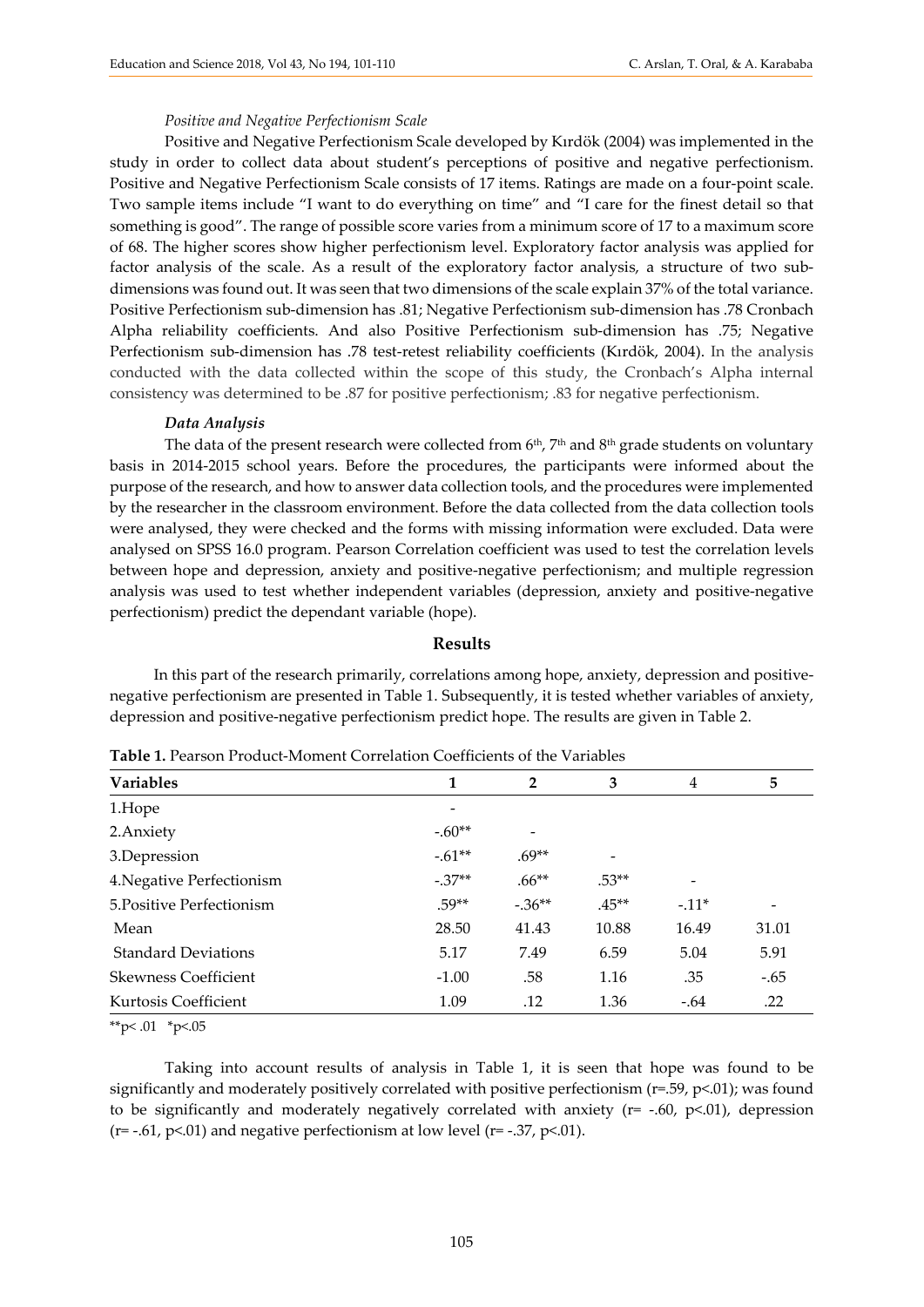| <b>Predictor Variables</b>    | B       | SH <sub>B</sub> | В       |          | p       | <b>Results of</b><br>Regression |
|-------------------------------|---------|-----------------|---------|----------|---------|---------------------------------|
| Anxiety                       | $-.676$ | .111            | $-.294$ | $-6.072$ | $.000*$ | $R = .736$                      |
| Depression                    | $-.809$ | .158            | $-229$  | $-5.129$ | $.000*$ | $R^2 = .541$<br>$F = 148.250$   |
| Negative Perfectionism        | $-.012$ | .050            | $-.010$ | $-.235$  | .814    | Durbin-                         |
| <b>Positive Perfectionism</b> | .553    | .051            | .379    | 10.886   | $.000*$ | Watson=1.94                     |

#### **Table 2.** Multiple Linear Regression Analysis Results

 $*_{p<.01}$ 

Multiple linear regression analysis was conducted to investigate the role of anxiety, depression and positive-negative perfectionism in predicting concept of hope in secondary school students. Results showed that, anxiety, depression and positive perfectionism predicted concept of hope significantly (F<sub>Reg</sub> = 148.250, p < .01). The adjusted R squared value was .541. This indicates that 54% of the variance in hope was explained by anxiety, depression and positive perfectionism. However negative perfectionism did not predict hope significantly ( $\beta$  = -.010, p>.01).

#### **Discussion, Conclusion and Suggestions**

The present research investigates secondary school students' levels of hope in terms of positivenegative perfectionism, depression and anxiety variables. According to the findings obtained in the present research, there are negative correlations between hope and anxiety, depression and negative perfectionism, and a positive correlation between hope and positive perfectionism. Additionally, analysis results show that positive perfectionism, anxiety and depression predict levels of hope among secondary school students at a significant level. The variables contributing to this prediction were anxiety, depression and positive perfectionism. In accordance with this finding, it can be claimed that as anxiety and depression levels decrease, and positive perfectionism levels increase; hope levels increase among secondary school students. According to the related literature, the concept of hope is positively correlated with variables, such as subjective well-being (Sarı, Kaya, & Pala, 2012), life satisfaction (Jiang, Huebner, & Hills, 2013), being optimistic (Vacek, Coyle, & Vera, 2010), making realistic plans (Sarı, 2011), self-esteem (Aydoğan, 2010; Snyder et al., 1997; Vacek et al., 2010), psychological resilience (Aydın, 2010) and academic self-efficacy (Carifio & Rhodes, 2002) and negatively correlated with negative variables, such as academic procrastination (Uzun, 2009) and loneliness (Tarhan & Bacanlı, 2015). These findings are in agreement with the findings of the present research.

As stated above, the finding that there is a positive correlation between positive perfectionism and hope indicates that these two variables increase accordingly. As the level of positive perfectionism an individual has increases, it is more likely that their motivation will not decrease, they will re-evaluate their goals, review their pathways to attain their goals, and will not deviate from their goals in case of a failure (Enns et al., 2002; Slaney et al., 2001). Taken that two of three dimensions of the concept of hope is goal-orientation and motivation, this correlation found between positive perfectionism and hope is not surprising. Additionally, individuals with positive perfectionist traits can set more realistic and attainable standards, as they are more aware of themselves and their capabilities. Because attaining realistic and attainable goals is more likely, the happiness and self-confidence coming along with attaining goals will increase the likelihood of seeing future more hopefully increases for these individuals. On the contrary, because the high standards that negative perfectionist individuals set are illogical and overlap with their capacities, they will feel the differences between their performance and standards, and feel anxiety towards themselves (Mobley, Salaney, & Rice, 2005). Negative perfectionist individuals also have low tolerance range, and they lack the ability to evaluate in accordance with the conditions, which develop inferiority complex in these individuals and push them towards hopelessness (Ashby, Rice, & Martin, 2006). In their study conducted on adolescents, Ashby, Dickinson,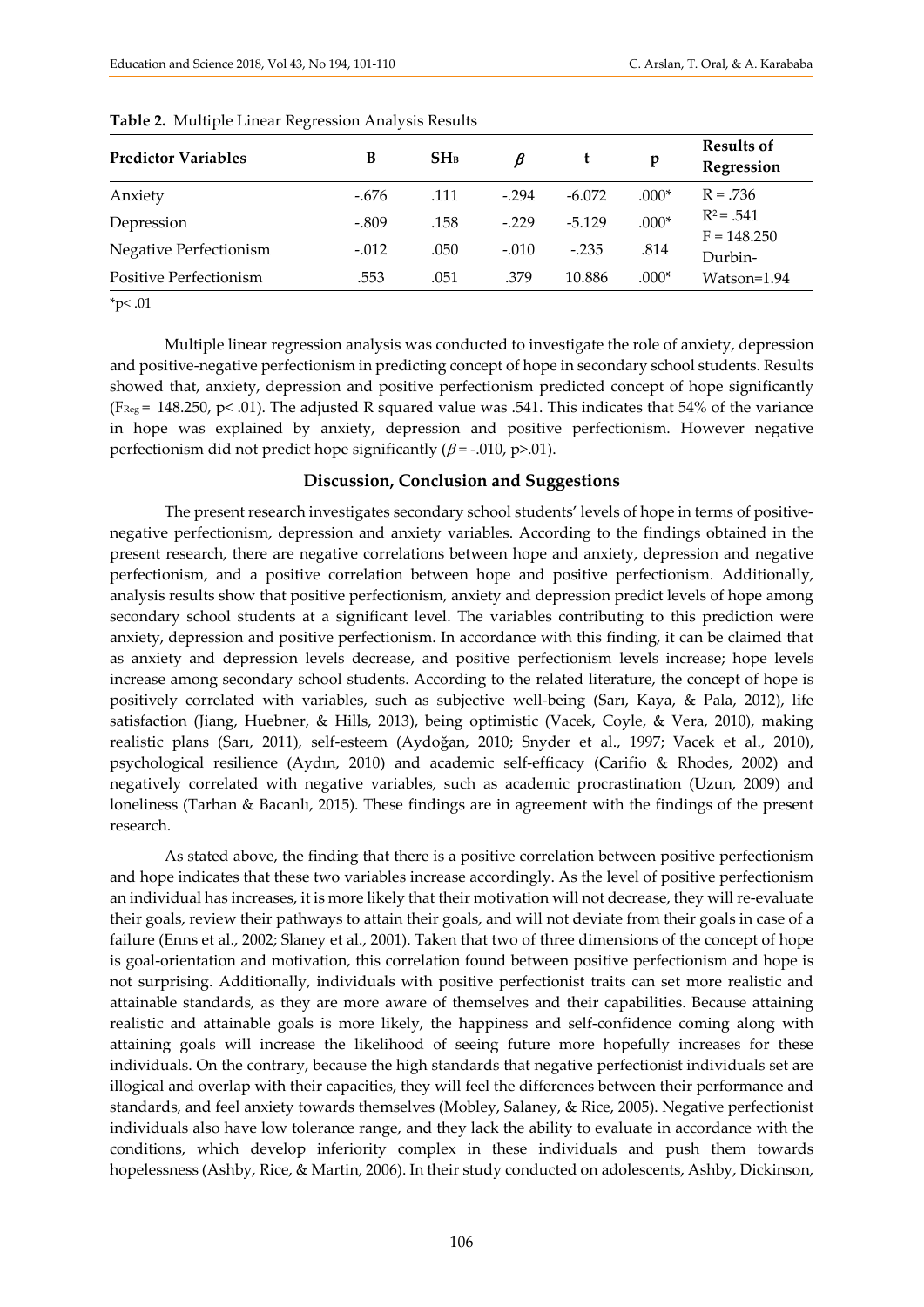Gnilka, and Noble (2011) detected a positive correlation between hope and positive perfectionism; and a negative correlation between hope and negative perfectionism. They also reported that adolescents with positive perfectionism had higher levels of hope than the adolescents with negative perfectionism. Similarly, in their study conducted on university students, Mathew, Dunning, Coats, and Whelan (2014) reported that individuals with positive perfectionist personality traits had higher levels of hope than the individuals with negative perfectionist personality traits.

According to the findings of the present research, there are negative correlations between hope and depression and anxiety. Among the adolescents with depressive affective disorders; selfdevaluation, self-blaming, considering suicide, hopelessness, anger and aggression are observed (Işık, 1991). Anxiety state, which is positively correlated with depression according to the related literature (Eldeleklioğlu, 2006; Kashani & Orvaschel, 1998), refers to the sense of unhappiness experienced as a result of individuals' perceiving the situation they are in as threatening. Depression and anxiety states will prevent individuals to have a positive motivation, which is based on the relationships between motivation for goals and seeking pathways to attain goals. In their study, Tarhan and Bacanlı (2015) reported that there is a negative correlation between hope and anxiety; and Mathew et al. (2014), Ashby et al. (2011) reported that there is a negative correlation between hope and depression. These findings are also in agreement with the findings of the present research. As mentioned above, that the concept of hope is negatively correlated with negative variables, and Melges (1969; as cited in Dilbaz & Seber, 1993) reported that the main problem in depression is hopelessness indicates that the related literature is in agreement with the present research. Additionally, while conceptualizing depression, Beck (1979) stated that an individual with depression was hopeless of their future, didn't have long-term goals and couldn't start positive behaviours.

Findings of the present research presented the importance of decreasing anxiety and depression levels and increasing positive perfectionist traits in order to increase levels of hope. This can be realized through guidance and consultation activities conducted at schools. Although this kind of studies are conducted more frequently compared to the past, it would be beneficial to focus more on these concepts, especially with the individuals in the age group of the participants of the present research. The present study has some limitations. Firstly, the study is limited to 508 secondary school students studying in the central province of Pamukkale in Denizli and voluntarily participating in the research. Also, a quantitative method was followed to achieve the purposes of the research. Testing the relationships between the variables in the research with different sample groups and different research methods is important in terms of findings' reliability.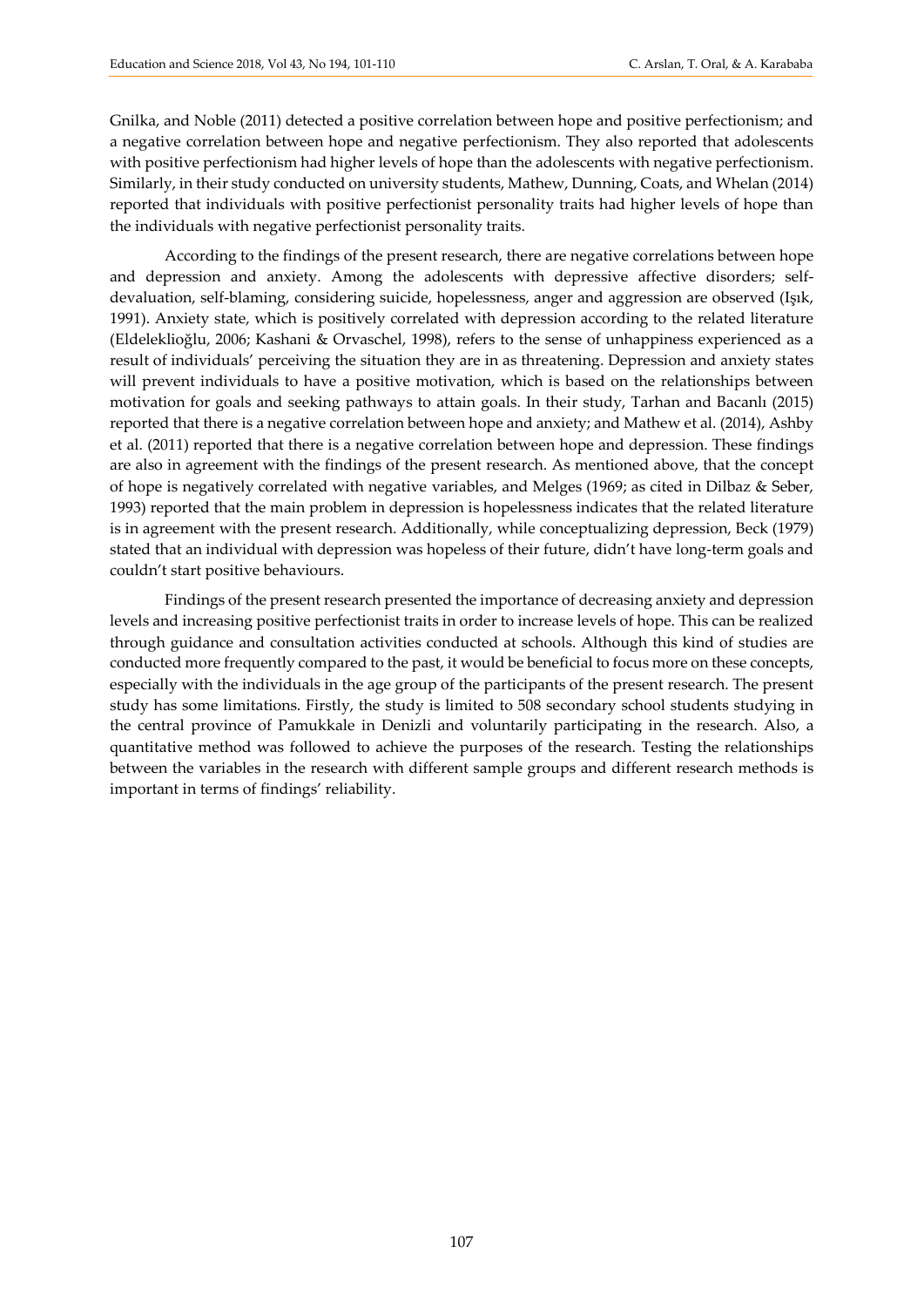#### **References**

- Adıyaman, B. (2010). *İlköğretim 2. Kademe öğrencilerinin duygusal zeka yeterliliklerini kullanma düzeyi ve çocukluk çağı depresyonu: İstanbul Avrupa yakası örneği* (Unpublished master's thesis). Sakarya University, Institute of Social Sciences, Sakarya.
- Aldridge, D. (1995). Spirituality, hope and music therapy in palliative care. *The Arts in Psychotherapy*, *22*(2), 103-109. doi:10.1016/0197-4556(95)00009-T
- Ashby, J. S., Dickinson, W. L., Gnilka, P. B., & Noble, C. L. (2011). Hope as a mediator and moderator of multidimensional perfectionism and depression in middle school students. *Journal of Counseling & Development*, 89, 131-139. doi:10.1002/j.1556-6678.2011.tb00070.x
- Ashby, J. S., Rice, K. G., & Martin, J. L. (2006). Perfectionism, shame, and depressive symptoms. *American Counseling Association*, *84*, 148-156. doi:10.1002/j.1556-6678.2006.tb00390.x
- Atik, G., & Kemer, G. (2009). Çocuklarda umut ölçeğinin psikometrik özellikleri: Geçerlik ve güvenirlik çalışması. *İlköğretim Online*, *8*(2), 379-390.
- Aydın, B. (2005). *Çocuk ve ergen psikolojisi* (2nd ed.). İstanbul: Atlas Publishing.
- Aydın, B. (2010). *Üniversite öğrencilerinin duygusal zeka ve umut düzeyleri ile psikolojik sağlamlıkları arasındaki ilişkinin incelenmesi* (Unpublished master's thesis). Karadeniz Technical University, Institute of Social Sciences, Trabzon.
- Aydoğan, S. (2010). *İlköğretim ikinci kademe öğrencilerinin umut ve benlik saygısı düzeylerinin bazı değişkenler açısından incelenmesi* (Unpublished master's thesis). Selçuk University, Institute of Social Sciences, Konya.
- Beck, A. T. (1979). *Cognitive theraph of depression: A treatment manual.* New York: Guilford Press.
- Beck, A. T., & Alford, B. A. (2009). *Depression: Causes and treatment* (2nd ed.). Philadelphia: University of Pennsylvania Press.
- Burns, D. D. (1980). The perfectionist script for self-defeat. *Psychology Today*, *41*, 34-51.
- Carifio, J., & Rhodes, L. (2002). Construct validities and the empirical relationships between optimism, hope, self-efficacy, and locus of control. *Work*, *19*(2), 125-136.
- Çağlar, E. (1996). *Kaygının kalp atım hızı üzerine etkisi* (Unpublished master's thesis). Hacettepe University, Institute of Medical Sciences, Ankara.
- Dilbaz, N., & Seber, G. (1993). Umutsuzluk kavramı: Depresyon ve intiharda önemi. *Kriz Dergisi*, *1*(3), 134-138.
- Eldeleklioğlu, J. (2006). Üniversite öğrencilerinin algıladıkları sosyal destek ile depresyon ve kaygı düzeyleri arasındaki ilişki. *Kuram ve Uygulamada Eğitim Bilimleri*, *6*(3), 727-752.
- Emiroğlu, M., Murat, M., & Bindak, R. (2011). Lise son sınıf öğrencilerinin depresyon düzeylerini yordayan sosyo-demografik değişkenlerin belirlenmesi. *Elektronik Sosyal Bilimler Dergisi*, *10*(38), 262-274.
- Enns, M., Cox, B. J., & Clara, I. (2002). Parental bonding and adult psychopathology: Results from the US National Comorbidity Survey. *Psychological Medicine*, *32*(6), 997-1008. doi:10.1017/S0033291702005937
- Frost, R. O., Marten, P. A., Lahart, C., & Rosenblate, R. (1990). The dimensions of perfectionism. *Cognitive Therapy and Research*, 14, 449-468. doi:10.1007/BF01172967
- Garner, D. M., Olmstead, M. P., & Polivy, J. (1983). Development and validation of a multidimensional eating disorder inventory for anorexia nervosa and bulumia. *International Journal of Eating Disorders*, *2*(2), 15-34.
- Hoffman, J. P., Baldwin, S. A., & Cerbona, F. G. (2003). Onset of major depressive disorder among adolescents. *J Am Acad Child Adolesc Psychiatry*, *42*(2), 217-224. doi:10.1097/01.CHI.0000024915.60748.C6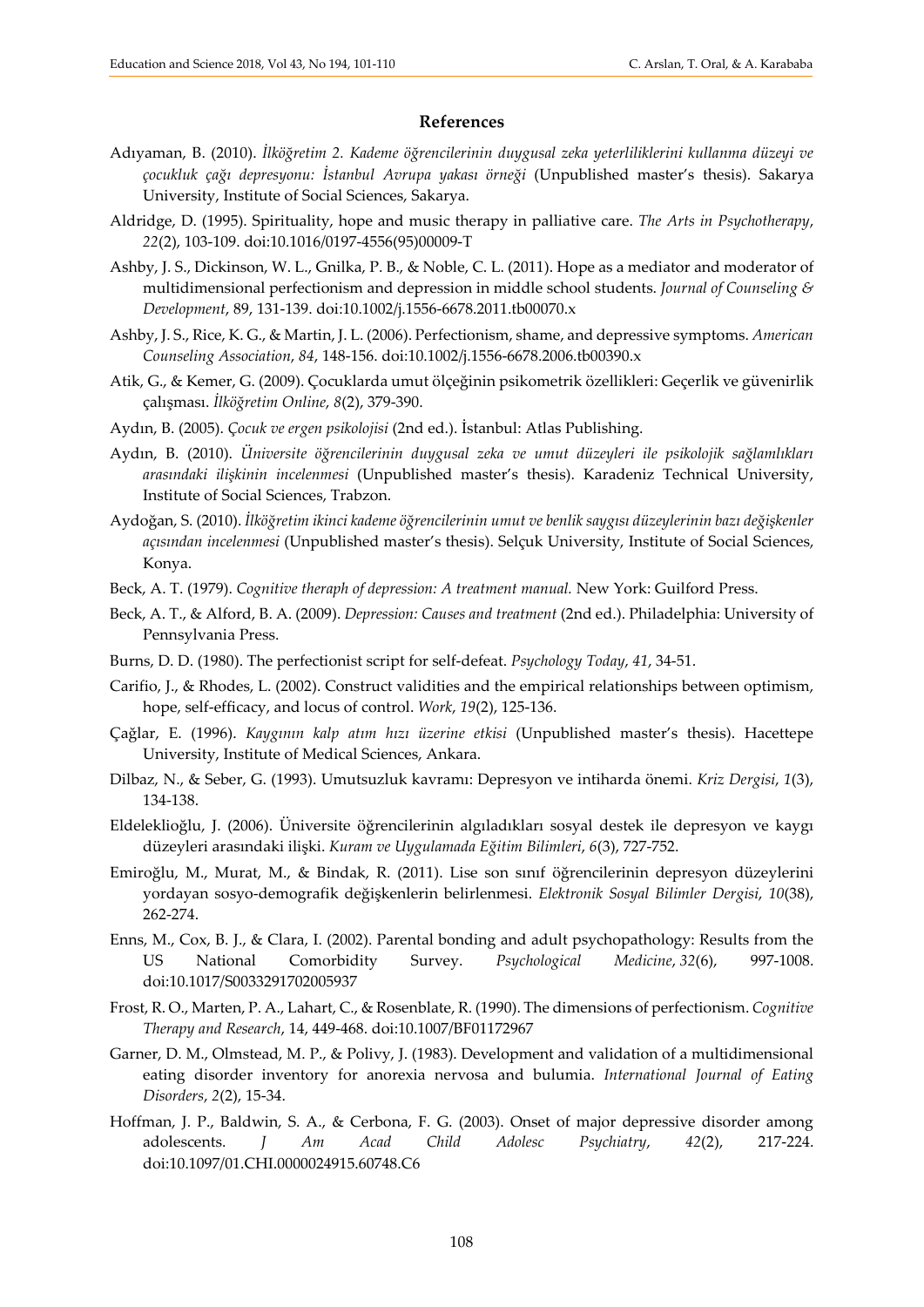Işık, E. (1991). *Duygulanım bozuklukları, depresyon ve mani.* İstanbul: Boğaziçi Matbaası.

- Jiang, X., Huebner, E. S., & Hill, K. J. (2013). Parent attachment and early adolescents'life satisfaction: The mediating effect of hope. *Psyhology in The Schools*, *50*(4), 340-352. doi:10.1002/pits.21680
- Kashani, J., H., & Orvaschel, H. (1988). Anxiety disorders in mid-adolescence: A community sample. *American Journal of Pscyhiatry*, *144*, 931-934.
- Kırdök, O. (2004). *Olumlu ve olumsuz mükemmeliyetçilik ölçeği geliştirme çalışması* (Unpublished master's thesis). Çukurova University, Institute of Social Sciences, Adana.
- Kimhi, S., Eshel, Y., & Shadar, E. (2013). Optimism as a predictor of the effects of laboratory-induced stres on fears and hope. *International Journal of Psychology*, *48*(4). 641-648. doi:10.1080/00207594.2012.676181
- Kovacs, M. (1981). Rating scales to assess depression in school-aged children. *Acta Paedoppsychiatrica*, *46*, 305-315.
- Köknel, Ö. (1995). *Kaygıdan mutluluğa kişilik* (13th ed.). İstanbul: Altın Kitaplar.
- Kulaksızoğlu, A. (2004). *Ergenlik psikolojisi* (6th Ed.)*.* İstanbul: Remzi Kitapevi.
- Mathew, J., Dunning, C., Coats, C., & Whelan, T. (2014). The mediating influence of hope on multimimensional perfectionism and depression. *Peronality and İndividual Differences*, *70*, 66-71. doi:10.1016/j.paid.2014.06.008
- Mobley, M., Slaney, R. B., & Rice, K. G. (2005). Cultural validity of the almost perfect scale revised for African American college students. *Journal of Counseling Psychology*, *4*(52), 629-639. doi:10.1037/0022-0167.52.4.629
- Otis, K. L., Huebner, E. S., & Hills, K. J. (2016). Origins of early adolescents' hope: Personality, parental attachment, and stressful life events. *Canadian Journal of School Psychology*, *31*(2), 102-121. doi:10.1177/0829573515626715
- Öner, N., & Le Compte, A. (1985). *Süreksiz durumluk/sürekli kaygı envanteri el kitabı*. İstanbul: Boğaziçi University Publishing.
- Öy, B. (1991). Çocuklar için depresyon ölçeği: Geçerlik ve güvenirlik çalışması. *Türk Psikiyatri Dergisi*, *2*, 132-136.
- Rice, K. G., & Preusser, K. J. (2002). The adaptive and maladaptive perfectionism scale. *Measurement and Evaluation in Counseling and Development*, *34(*4), 210-222. doi:10.1002/pits.10160
- Sarı, S. V. (2011). *Lise son sınıf öğrencilerinin mesleğe karar verme öz-yeterliliklerini yordamada umut, kontrol odağı ve çok boyutlu mükemmeliyetçilik özelliklerinin rolü* (Unpublished master's thesis). Karadeniz Technical University, Institute of Social Sciences, Trabzon.
- Sarı, S. V., Kaya, S., & Pala, H. (2012). Öznel iyi oluşu açıklamada umut ve yaşamda anlamın rolü. *Kastamonu Eğitim Dergisi*, *20*(3), 827-836.
- Santrock, J. W. (2014). *Ergenlik* (D. M. Siyez, Trans.) (14th ed.). Ankara: Nobel Publishing.
- Slaney, R. B., Rice, K. G., Mobley, M., Trippi, J., & Ashby, J. S. (2001). The revised almost perfect scale. *Measurement and Evaluation in Counseling and Development*, *34*(3), 130.
- Snyder, C. R. (1995). Conceptualizing, measuring, and nurturing hope. *Journal of Counseling and Development*, 73, 355-360. doi:10.1002/j.1556-6676.1995.tb01764.x
- Snyder, C. R. (2002). Hopefull choices: A school counselor's guide to hope theory. *Proffessional School Counseling*, *5*(5), 298.
- Snyder, C. R., Harris, C., Anderson, J. R., Holleran, S. A., Irving, L. M., Sigmon, S. T., … Harney, P. (1991). The will and the ways: Development and validation of an individual-differences measure of hope. *Journal of Personality and Social Psychology*, *60*, 570-585. doi:10.1037//0022-3514.60.4.570
- Snyder, C. R., Hoza, B., Pelham, W. E., Rapoff, M., Ware, L., Danovsky, M., … Stahl, K. J. (1997). The development and validation of the children's hope scale. *Journal of Pediatric Psychology*, *22*, 399-421. doi:10.1093/jpepsy/22.3.399